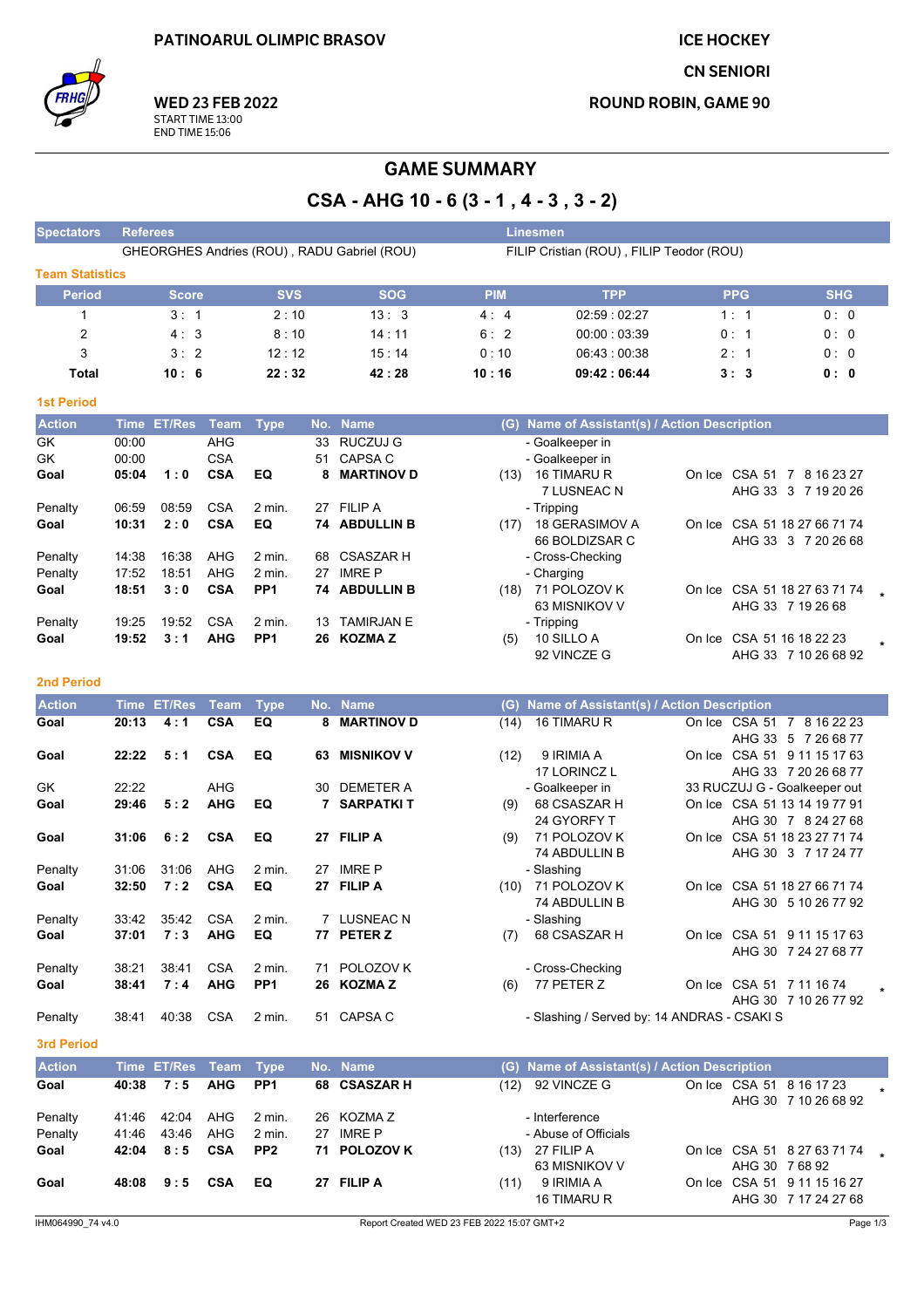### **PATINOARUL OLIMPIC BRASOV**

### **ICE HOCKEY**

### **CN SENIORI**



## **WED 23 FEB 2022** START TIME 13:00<br>END TIME 15:06

### **ROUND ROBIN, GAME 90**

| <b>Action</b> |       | Time ET/Res Team |            | <b>Type</b>     | No. Name      |      | (G) Name of Assistant(s) / Action Description |                               |  |
|---------------|-------|------------------|------------|-----------------|---------------|------|-----------------------------------------------|-------------------------------|--|
| Penalty       | 50:08 | 52:08            | AHG        | 2 min.          | 27 IMRE P     |      | - Delaying the Game                           |                               |  |
| Goal          | 54:13 | 9:6              | <b>AHG</b> | EQ              | 26 KOZMAZ     | (7)  | 7 SARPATKI T                                  | On Ice CSA 51 7 8 9 16 23     |  |
|               |       |                  |            |                 |               |      |                                               | AHG 30 7 8 20 26 68           |  |
| Penalty       | 56:18 | 58:18            | AHG        | 2 min.          | 17 BENEDEK R  |      | - Hooking                                     |                               |  |
| Penalty       | 57:48 | 59:01            | AHG        | 2 min.          | 68 CSASZAR H  |      | - Cross-Checking                              |                               |  |
| Goal          | 59:01 | $10:6$ CSA       |            | PP <sub>1</sub> | 63 MISNIKOV V | (13) | 71 POLOZOV K                                  | On Ice CSA 51 18 27 63 71 74  |  |
|               |       |                  |            |                 |               |      | 74 ABDULLIN B                                 | AHG 30 8 17 26 77             |  |
| GK            | 60.00 |                  | <b>CSA</b> |                 |               |      |                                               | 51 CAPSA C - Goalkeeper out   |  |
| GK            | 60.00 |                  | <b>AHG</b> |                 |               |      |                                               | 30 DEMETER A - Goalkeeper out |  |

#### **Goalkeeper Records**

#### Team : CSA - CSA Steaua Bucuresti

#### Team: AHG - CS Gheorgheni Hokey Club

| No. Name         | <b>SOG</b> | <b>SVS</b> | <b>MIP</b> | No. Name          | <b>SOG</b> | <b>SVS</b> | <b>MIP</b> |
|------------------|------------|------------|------------|-------------------|------------|------------|------------|
| 51 CAPSA Catalin | 28         | つつ         | 60:00      | 30 DEMETER Arnold | 26         | 21         | 37:38      |
| 50 PRODAN George |            |            |            | 33 RUCZUJ Gellért | 16         |            | 22:22      |

#### **Game Statistics**

| Team: CSA (Blue)       |                                |                |                |             |                         |             |                |                  |           |               |             |
|------------------------|--------------------------------|----------------|----------------|-------------|-------------------------|-------------|----------------|------------------|-----------|---------------|-------------|
| Head Coach: ALEXE Nelu |                                |                |                |             |                         |             |                |                  |           | Shots on Goal |             |
| No. Pos.               | <b>Name</b>                    | G              | A              | P           | <b>PIM</b>              | 1           | $\overline{2}$ | $\overline{3}$   | <b>OT</b> | <b>TS</b>     | $+/-$       |
| 7 D                    | <b>LUSNEAC Nicusor</b>         | 0              |                |             | 2                       |             |                | $\mathbf 0$      |           | 2             | $+1$        |
| 8 F                    | <b>MARTINOV Daniil</b>         | 2              | 0              | 2           | $\Omega$                | 3           | $\overline{c}$ | $\overline{2}$   |           |               | $+1$        |
| 16 F                   | <b>TIMARU Robert</b>           | $\Omega$       | 3              | 3           | 0                       | 0           |                | 1                |           | 2             | $+2$        |
| 22 F                   | GEORGESCU Mihail +A            | 0              | $\mathbf 0$    | 0           | 0                       |             | 2              | 0                |           | 3             | $+1$        |
| 23 D                   | <b>CREANGA Florin</b>          | 0              | 0              | $\Omega$    | $\Omega$                | 0           | $\Omega$       | $\mathbf{1}$     |           |               | $+2$        |
| 18 D                   | <b>GERASIMOV Andrei</b>        | 0              |                |             | 0                       |             |                | 0                |           | 2             | $+3$        |
| 27 F                   | FILIP Andrei +C                | 3              |                |             | 2                       | 0           | $\overline{2}$ | 1                |           | 3             | $+5$        |
| 66 D                   | <b>BOLDIZSAR Cristian</b>      | 0              |                |             | $\mathbf 0$             | $\Omega$    | $\Omega$       | $\mathbf 0$      |           | 0             | $+2$        |
| 71 F                   | POLOZOV Kirill                 |                | 4              | 5           | $\overline{\mathbf{c}}$ |             |                | $\boldsymbol{2}$ |           | 4             | $+3$        |
| 74 F                   | <b>ABDULLIN Bairas</b>         | $\overline{2}$ | 3              | 5           | $\Omega$                | 5           | 2              | $\overline{2}$   |           | 9             | $+3$        |
| 9 F                    | <b>IRIMIA Adrian</b>           | 0              | $\overline{2}$ | 2           | 0                       | 0           | 0              | 1                |           |               | 0           |
| 11 D                   | <b>SZABO David</b>             | 0              | $\mathbf 0$    | $\mathbf 0$ | 0                       | 0           | $\mathbf 0$    | $\mathbf 0$      |           | 0             | $+1$        |
| 15 D                   | <b>ORBAN Szilard</b>           | $\Omega$       | $\Omega$       | $\Omega$    | 0                       |             | $\Omega$       | $\overline{2}$   |           | 3             | $+1$        |
| 17 F                   | LORINCZ Levente +A             | 0              |                |             | 0                       | 0           | 0              | $\mathbf{1}$     |           |               | 0           |
| 63 F                   | MISNIKOV Vladisla              | $\overline{2}$ | $\overline{2}$ | 4           | $\Omega$                | $\mathbf 0$ | $\overline{2}$ | $\overline{2}$   |           | 4             | $\mathbf 0$ |
| 13 D                   | <b>TAMIRJAN Eduard</b>         | 0              | 0              | 0           | 2                       | 0           | 0              | 0                |           | 0             | $-1$        |
| 14 F                   | <b>ANDRAS - CSAKI Szabolcs</b> | 0              | 0              | 0           | 0                       | $\Omega$    | 0              | $\mathbf 0$      |           | 0             | $-1$        |
| 19 F                   | <b>LUPASCU Calin</b>           | 0              | 0              | 0           | 0                       | 0           | 0              | 0                |           | 0             | $-1$        |
| 77 D                   | <b>IUZEEV Mikhail</b>          | 0              | $\mathbf 0$    | $\Omega$    | 0                       | $\mathbf 0$ | $\mathbf 0$    | $\pmb{0}$        |           | 0             | $-1$        |
| 91 F                   | <b>RADU Claudiu</b>            | 0              | $\mathbf 0$    | $\Omega$    | 0                       | $\mathbf 0$ | $\mathbf 0$    | $\mathbf 0$      |           | 0             | $-1$        |
| 50 GK                  | PRODAN George                  | 0              | 0              | 0           | 0                       | 0           | 0              | 0                |           | 0             |             |
| 51 GK                  | <b>CAPSA Catalin</b>           | $\Omega$       | $\Omega$       | $\Omega$    | $\overline{2}$          | $\Omega$    | $\Omega$       | $\mathbf 0$      |           | 0             |             |
| Total                  |                                | 10             | 19             | 29          | 10                      | 13          | 14             | 15               |           | 42            |             |

Team: AHG (White)

| Head Coach: SZILASSY Zoltan                                                                  |          |          |   |            |   |                |          |           | <b>Shots on Goal</b> |       |
|----------------------------------------------------------------------------------------------|----------|----------|---|------------|---|----------------|----------|-----------|----------------------|-------|
| <b>Name</b>                                                                                  | G        | A        | P | <b>PIM</b> |   | $\overline{2}$ | 3        | <b>OT</b> | <b>TS</b>            | $+/-$ |
| SZABO Tas                                                                                    | 0        | 0        | 0 | 0          | 0 | $\Omega$       | $\Omega$ |           | $\Omega$             | $-2$  |
| SANDOR-SZEKELY Otto                                                                          | 0        | $\Omega$ | 0 | 0          | 0 |                | $\Omega$ |           |                      | $+2$  |
| <b>SILLO Arnold</b>                                                                          |          |          |   |            | 0 |                | 0        |           |                      | $-1$  |
| KOZMA Zsolt +C                                                                               | 3        | 0        | 3 | 2          |   |                | 2        |           | 4                    | $-4$  |
| <b>VINCZE Gergo</b>                                                                          | $\Omega$ | 2        | 2 | 0          | 0 | 0              | 2        |           | 2                    | $-1$  |
| SARPATKI Tamas +A                                                                            |          |          | 2 | 0          | 0 |                | 3        |           | 4                    | $-3$  |
| <b>GYORFY Tihamer</b>                                                                        | $\Omega$ |          |   | 0          | 0 |                | $\Omega$ |           |                      | 0     |
| <b>IMRE Patrik</b>                                                                           | $\Omega$ | $\Omega$ |   | 8          | 0 |                |          |           |                      | $+1$  |
| <b>CSASZAR Hunor</b>                                                                         |          | 2        | 3 | 4          |   | 3              | 4        |           | 8                    | $-1$  |
| PETER Zsolt +A                                                                               |          |          | 2 | $\Omega$   | 0 | $\overline{2}$ | 2        |           | 4                    | $-3$  |
| <b>FEHER Laszlo</b>                                                                          | 0        | 0        | 0 | 0          | 0 | 0              | $\Omega$ |           | $\Omega$             | -3    |
| No. Pos.<br>5 D<br>8 F<br>10 F<br>26 D<br>92 F<br>7 F<br>24 D<br>27 D<br>68 F<br>77 F<br>3 F |          |          |   |            |   |                |          |           |                      |       |